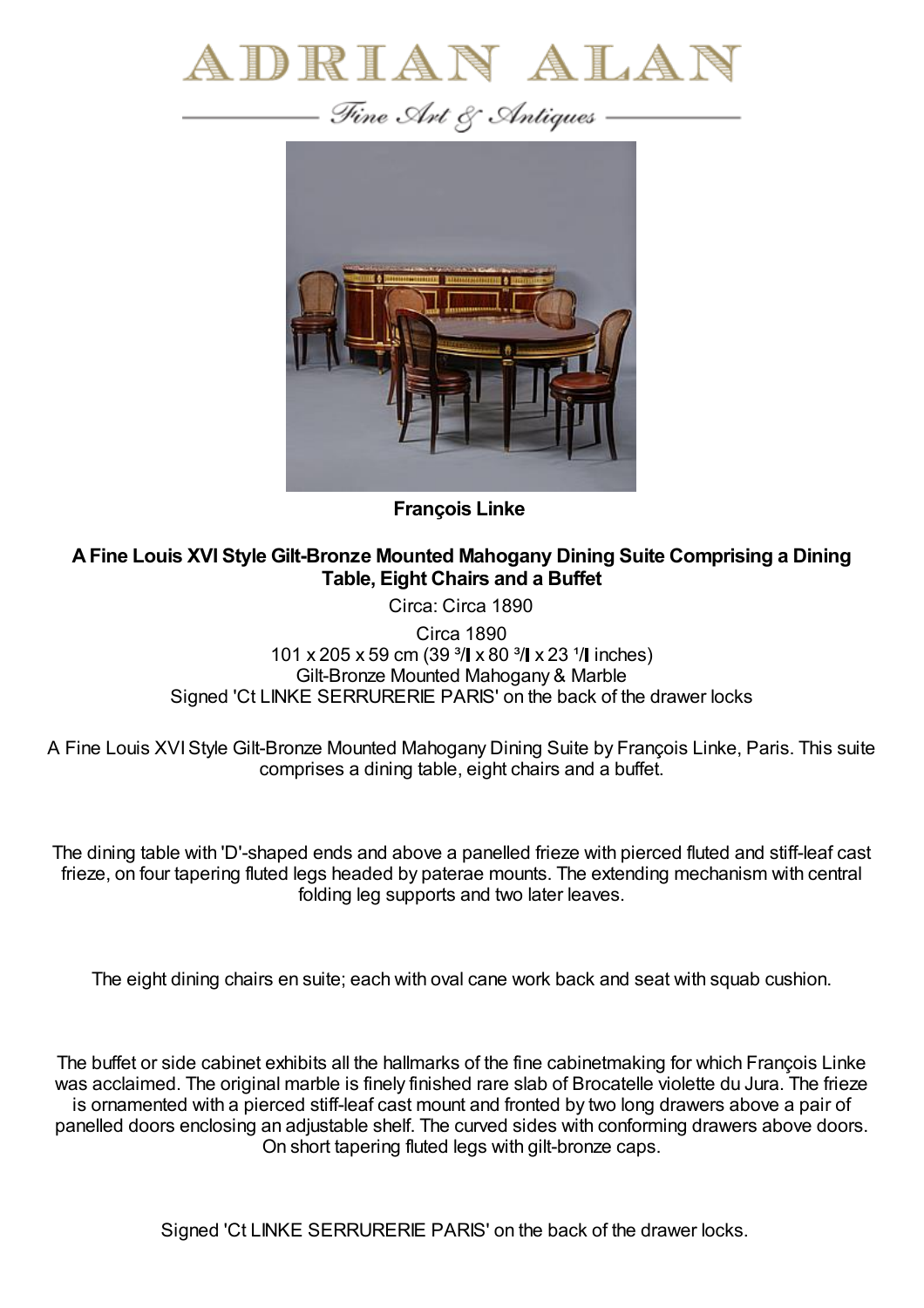French, Circa 1890.

Dining table: Height:76 cm | 30 in Width:126 cm | 50 in Depth:156 cm | 61 in

Length:

150 cm | 61 1/2 in, closed 210 cm | 85 3/4 in, with one leaf 272 cm | 110 1/4 in, with two leaves

> Dining chairs: Height: 93 cm | 37 in Width: 45 cm | 18 in Depth: 51 cm | 20 in

> > Buffet:

Height: 101 cm | 40 in Width: 205 cm | 81 in

Depth: 59 cm | 23 in

## **Artist description:**

François Linke (1855 - 1946) was the most important Parisian cabinet maker of the late nineteenth and early twentieth centuries, and possibly the most sought after cabinet maker of his period.

He was born in 1855 in the small village of Pankraz, in what is now the Czech Republic. Records show that Linke served an apprenticeship with the master cabinetmaker Neumann, then in 1875 at the age of 20 he arrived in Paris where he lived until he died in 1946.

It is known that the fledgling Linke workshops were active in Paris in the Faubourg St. Antoine as early as 1881, and during this time he supplied furniture for other more established makers such as Jansen and Krieger.

The quality of Linke's craftsmanship was unsurpassed by any of his contemporaries and reached its peak with his spectacular stand at the Paris Exposition Universelle in 1900, where his Grand Bureau